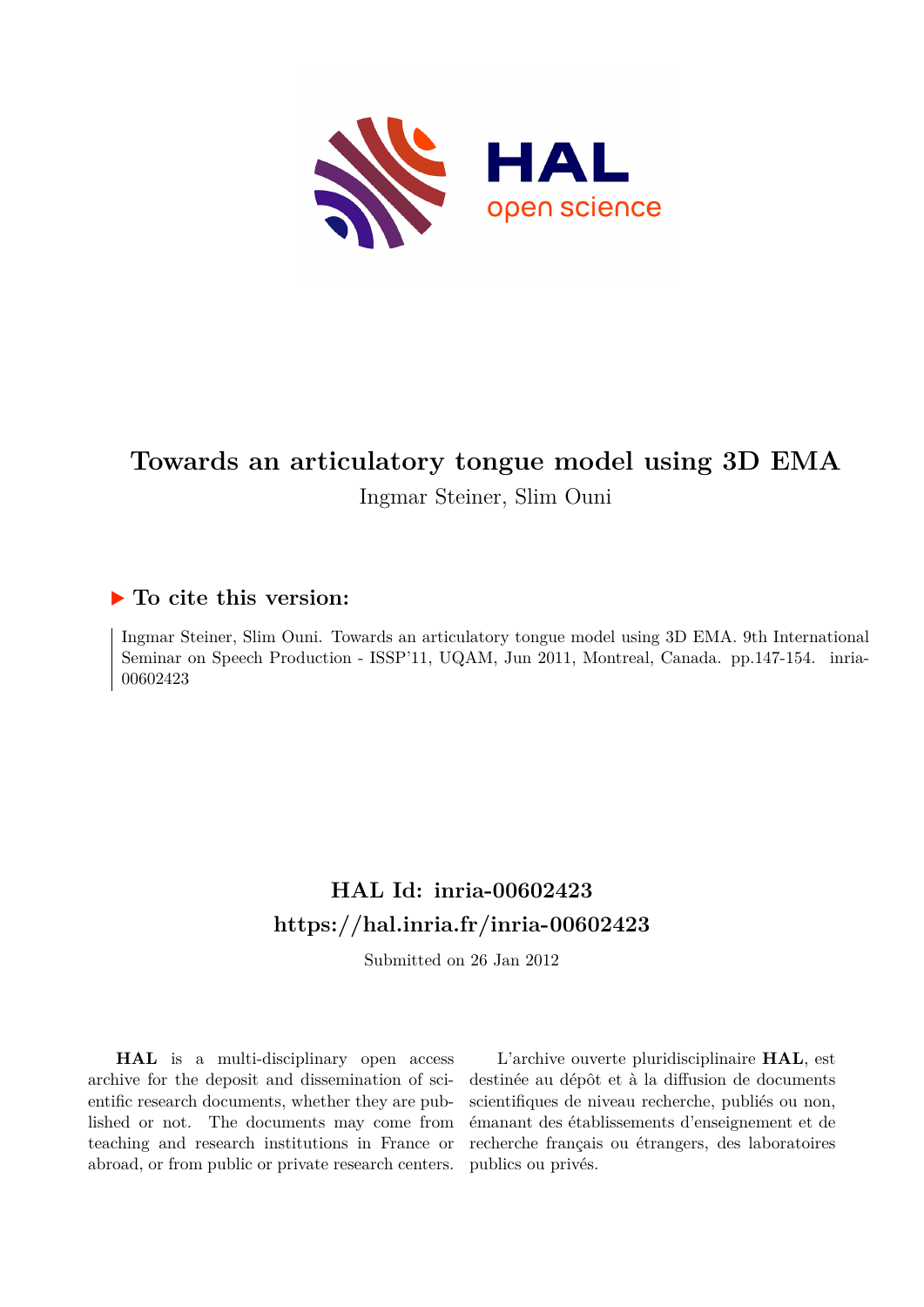### Towards an articulatory tongue model using 3D EMA

Ingmar Steiner<sup>1,2</sup>, Slim Ouni<sup>1,3</sup>

<sup>1</sup>LORIA Speech Group

2 INRIA Grand Est

<sup>3</sup>Université Nancy 2 Bat. C, 615 Rue du Jardin Botanique, 54600 Villers-lès-Nancy, France

Firstname.Lastname@loria.fr

*Abstract. Within the framework of an acoustic-visual (AV) speech synthesizer, we describe a preliminary tongue model that is both simple and flexible, and which is controlled by 3D electromagnetic articulography (EMA) data through an animation interface, providing realistic tongue movements for improved visual intelligibility. Data from a pilot study is discussed and deemed encouraging, and the integration of the tongue model into the AV synthesizer is outlined.*

#### <span id="page-1-0"></span>1. Introduction

It is well known that the human tongue plays a significant role in speech production. It participates in several kinds of sounds, and its position is critical for several, if not most, phonemes. Even though it is only partially visible from outside the mouth, the tongue helps to improve the intelligibility of audiovisual speech. This is especially important for lip reading since it gives useful information for dental and liquid sounds, for example. Within the framework of developing a talking head, adding a tongue model increases drastically the overall intelligibility of the visual articulation, compared to talking heads displaying only the face and lips.

The tongue is a complex organ that is highly flexible, expandable, compressible, can be curved and displays a fine degree of articulation (e.g. [Abd-el-Malek, 1939;](#page-7-0) [Bole](#page-7-1) [and Lessler, 1966;](#page-7-1) [Carpentier and Pajoni, 1989\)](#page-7-2). The tongue and its muscles are laterally symmetrical: a median septum divides the organ into two halves. The dynamic aspects of the tongue articulation (mainly coarticulation) are important as this has an influence on the intelligibility of the overall gestures.

In previous work, several approaches have been taken to model the shape, as well as the dynamic properties, of the tongue during speech, with varying complexity (e.g. [Pelachaud et al., 1994;](#page-8-0) [King and Parent, 2005;](#page-7-3) [Gerard et al., 2006;](#page-7-4) [Lu et al., 2009\)](#page-8-1), and while many use vocal tract MRI to obtain static tongue shapes, the dynamics of running speech are more successfully observed using modalities such as electromagnetic articulography (EMA). Most specifically, [Engwall](#page-7-5) [\(2003\)](#page-7-5) presents a MRI-adapted, 3D parametric tongue model, which can be externally controlled by EMA data, but this data is only two-dimensional in nature, and the mapping from the EMA coils to model control parameters is somewhat simplified.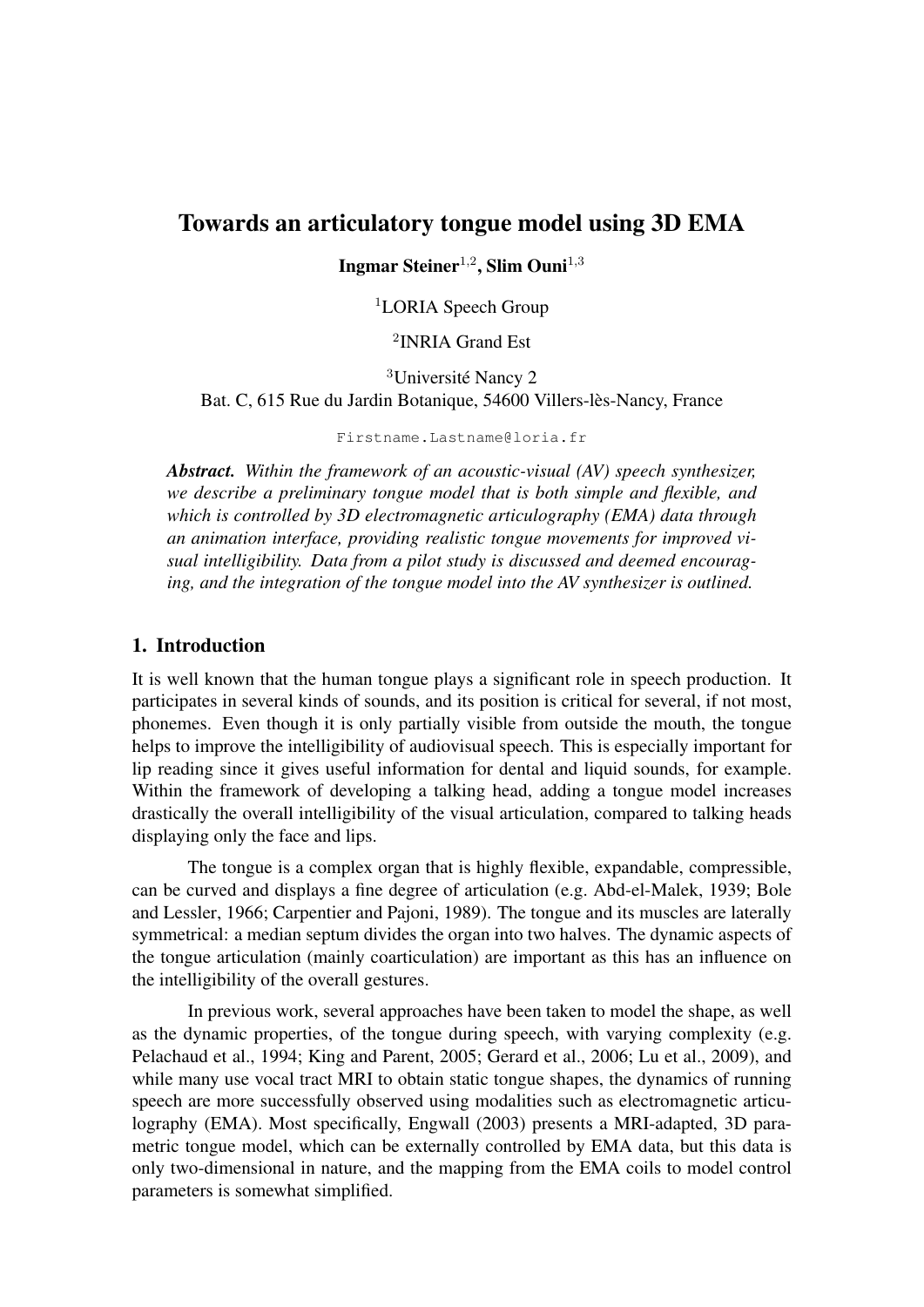Within the scope of a project developing an acoustic-visual (AV) speech synthesizer, $<sup>1</sup>$  $<sup>1</sup>$  $<sup>1</sup>$  our aim is to implement and integrate a tongue model into the synthesizer's ani-</sup> mated talking head that will improve the intelligibility and naturalness of the resulting AV speech output. In particular, the movements of the tongue model should appear as natural as possible.

Modeling a realistic tongue with high precision in articulation presents a significant challenge. In developing the AV synthesizer, we mainly focus on *visual* intelligibility. In this context, the tongue is partially visible and thus we consider that the dynamics are more important than finely modeling the shape or position of the tongue. For these reasons, the objective of this work is to build a simple dynamic tongue model.

The AV synthesizer concatenates units selected from a multimodal corpus of facial motion-capture data and simultaneous acoustic recordings [\(Toutios et al., 2010\)](#page-8-2). The motion-capture was performed with a stereoscopic high-speed camera array tracking 252 facial marker points at a rate approaching 200 Hz. The acoustic data is processed and used directly for speech synthesis by waveform concatenation in a unit selection paradigm.

Apart from the facial motion-capture, no further articulatory data is available for the AV corpus, because the instrumentation of modalities such as EMA would have interfered with the optical acquisition. While simultaneous optical and articulatory tracking has been demonstrated in the past (e.g. [Yehia et al., 1998;](#page-8-3) [Engwall and Beskow, 2003;](#page-7-6) [Kroos, 2008;](#page-8-4) [Lu et al., 2009\)](#page-8-1), invasive components such as wires and transducer coils would have significantly affected the quality of the acoustic recordings, and the duration of the recording session (and thus, the size of the resulting multimodal corpus) would have been limited by EMA-inherent practicalities (e.g. coil detachment).

Nevertheless, with the AV synthesizer driven entirely by data captured from a real human speaker, we explore the possibility of animating the tongue through articulatory data in an analogous manner. Of course, for this to be possible, an auxiliary corpus of such data must be available, and multimodal synthesis from both corpora must be synchronized and merged appropriately. The former precondition is the subject of this paper, while the integration of facial/acoustic and tongue movement synthesis will be addressed in a later stage of the project.

The key difference between the facial motion-capture data in the primary AV corpus and tongue surface data in the auxiliary articulatory corpus is one of granularity. The 252 marker points represent the vertices of a mesh sufficiently fine to serve as the basis for the surface of the synthetic face. The movements of the tongue surface, on the other hand, cannot be tracked using such a fine sampling, since the technical limitations of EMA restrict the number of transducer coils. Therefore, EMA offers high temporal resolution, but at best only a *sparse* representation of the tongue surface.<sup>[2](#page-2-1)</sup> Conversely, the five-dimensional measurement data of the Carstens AG500 EMA system provides not only the position of each coil in space, but also its orientation [\(Kaburagi et al., 2005\)](#page-7-7).

In this paper, we present how the 3D positions and the 2 rotation angles of the EMA data can be used to provide information for tongue animation. We start from a very

<span id="page-2-1"></span><span id="page-2-0"></span><sup>1</sup><http://visac.loria.fr/>

<sup>&</sup>lt;sup>2</sup>Some previous studies [\(Kaburagi and Honda, 1994;](#page-7-8) Qin and Carreira-Perpiñán, 2010) have explored the possibility of reconstructing the tongue contour from EMA data, but only in the mid-sagittal plane.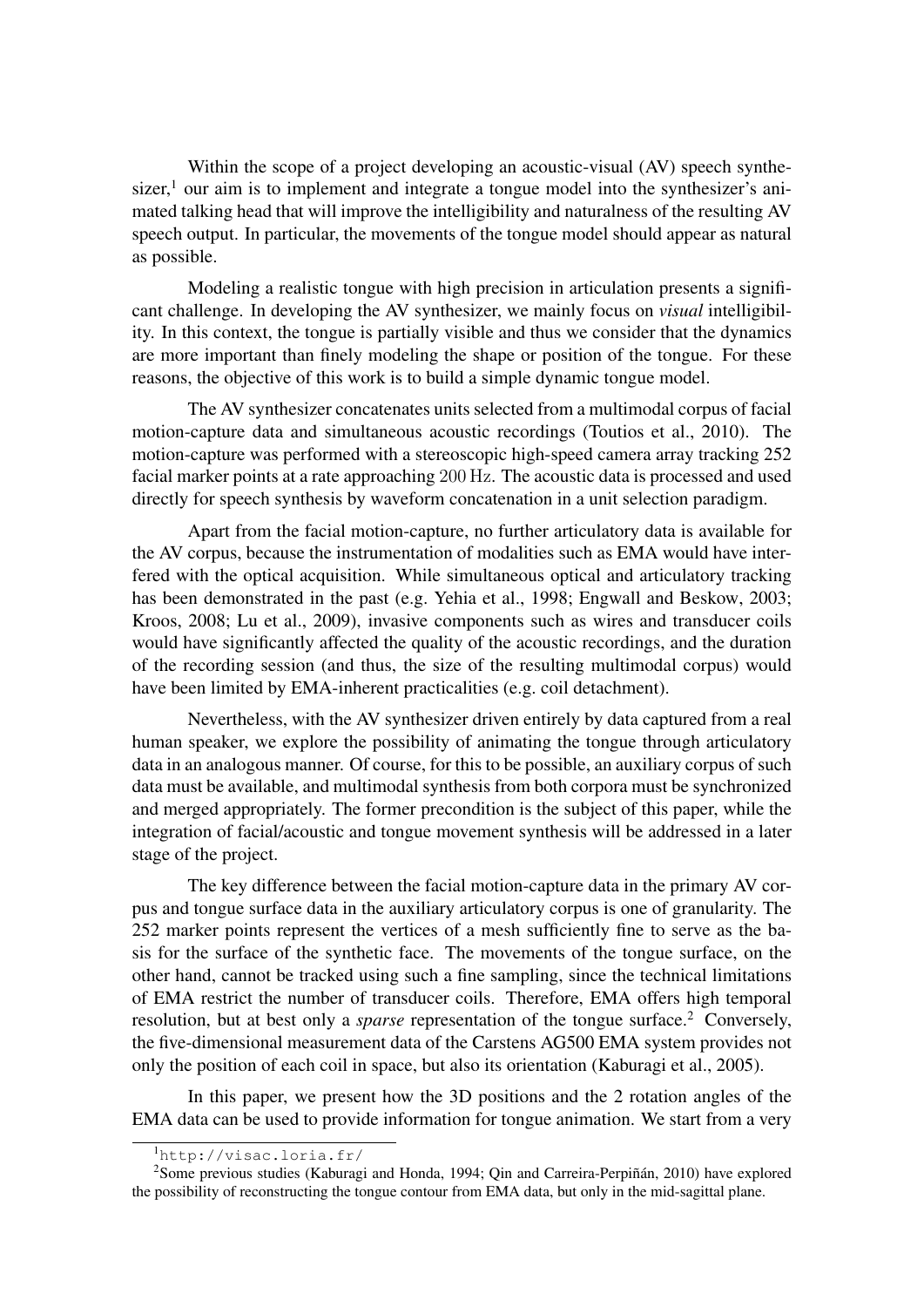<span id="page-3-0"></span>

**Figure 1.** Top view of armature (six components) and an automatically assigned vertex weight map, with the colors indicating the degree of influence of each component on the vertices; the tongue mesh is visible as a wireframe (tip on right).

simple geometric tongue model. Then, the articulatory data, acquired using the AG500, is used to control the tongue shape.

#### 2. Tongue model and Animation

To integrate a tongue model into the AV synthesizer, using the same approach for tongue and facial animation, articulatory point tracking data at a high temporal resolution is required. However, unlike the facial motion-capture data, which provides 3D movement data for hundreds of points on the speaker's face, enough to use these points directly as the vertices of the facial mesh in the talking head, only a very small number of transducer coils (by comparison), and hence, fleshpoints on the tongue can be tracked using EMA. The resulting data yields an insufficient number of vertices to be used for the tongue surface in the same way as the AV motion-capture data for the face.

To address this issue, we reduce the dimensionality of the tongue control in such a way that the tongue mesh is not wholly defined by, but only controlled by, the EMA data. This corresponds to the fact that the human speaker's tongue is not controlled by the EMA coils, but that the coils represent observations of fleshpoints on the tongue surface, and move in synchrony with them (by virtue of being physically attached).

An advantage of 3D EMA which counters some of the drawbacks of data sparsity, lies in the fact that along with the spatial positions of the transducer coils, their orientation in spherical coordinates is measured as well. This additional information is well-suited for transformational projection onto geometric structures larger than the coils themselves.

The tongue mesh itself is defined by a set of vertices arranged in a shape that happens to resemble that of a human tongue, but could in fact just as well be a sphere, cylinder, or similar construct. The critical fact is that it *moves* in unison with the EMA data controlling it. Each EMA coil can be associated with a subset of the tongue mesh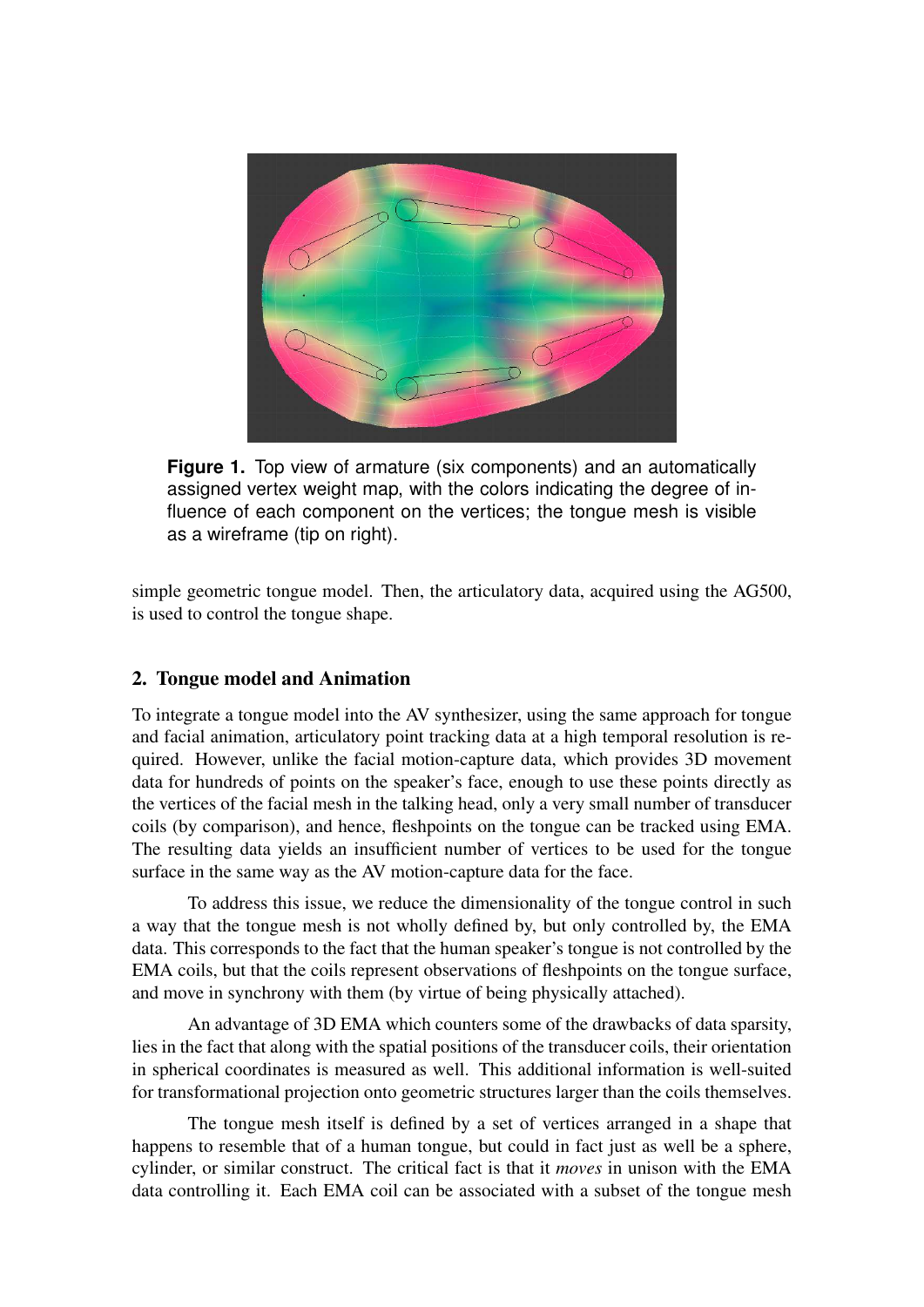<span id="page-4-0"></span>

**Figure 2.** Side view (slightly oblique) of tongue mesh (tip on right) and armature, superimposed as six stick-like shapes, and two deformations of the mesh (tongue back towards the viewer) obtained by manipulating the armature. The center and right panels show a bunched and retroflex configuration of the tongue model, respectively.

vertices, and this association can furthermore be weighted either individually or by vertex groups. Hence, the movement and rotation of each EMA coil can be transferred to the vertices, thereby animating the tongue mesh. This can be described as a form of the *skeletal animation* technique.

However, both the position on the surface of the tongue and the small, pointlike *shape*, of the EMA coils limit the suitability of the coils for direct use in skeletal animation. For this reason, we allow the skeletal animation to be controlled by the EMA coils only indirectly, by means of a weighted mapping to a pseudo-skeleton, or articulated *armature*, rigged inside the tongue mesh in a neutral *bind pose*. In line with conventional skeletal animation, the armature is in turn mapped to vertex groups on the tongue mesh by a weight map which can be defined automatically from the envelope of the armature's shape and manually adjusted if required, and manipulating the armature's components deforms the surrounding mesh accordingly. [Figure 1](#page-3-0) shows a simple armature and its automatic vertex weight map, where the influence of the armature's components on the mesh is visualized on a color scale, ranging from blue (low) to red (high).

The resulting tongue animation preserves the high temporal resolution of the controlling EMA data, and is both simple and flexible, as shown in [Figure 2.](#page-4-0) Moreover, the details of the animation can be fine-tuned through the armature-coil mapping, as well as through the armature structure itself, and the vertex groups associated with it. In addition, the modular design allows the simple structure of the preliminary tongue model to be refined and improved at a later stage by replacing the mesh and rebinding the armature.

A distinct advantage of this approach to tongue modeling for AV synthesis lies in the fact that it employs well-developed and state-of-the-art concepts and techniques, and can be prototyped with relative ease using off-the-shelf 3D modeling software and engines, even addressing more advanced issues such as collision detection or soft body dynamics, by accessing the corresponding physics subsystems.

#### 2.1. Pilot study

As a pilot study and to provide preliminary data during the development of the tongue model, a small corpus of 3D EMA data was recorded using the Carstens AG500 Artic-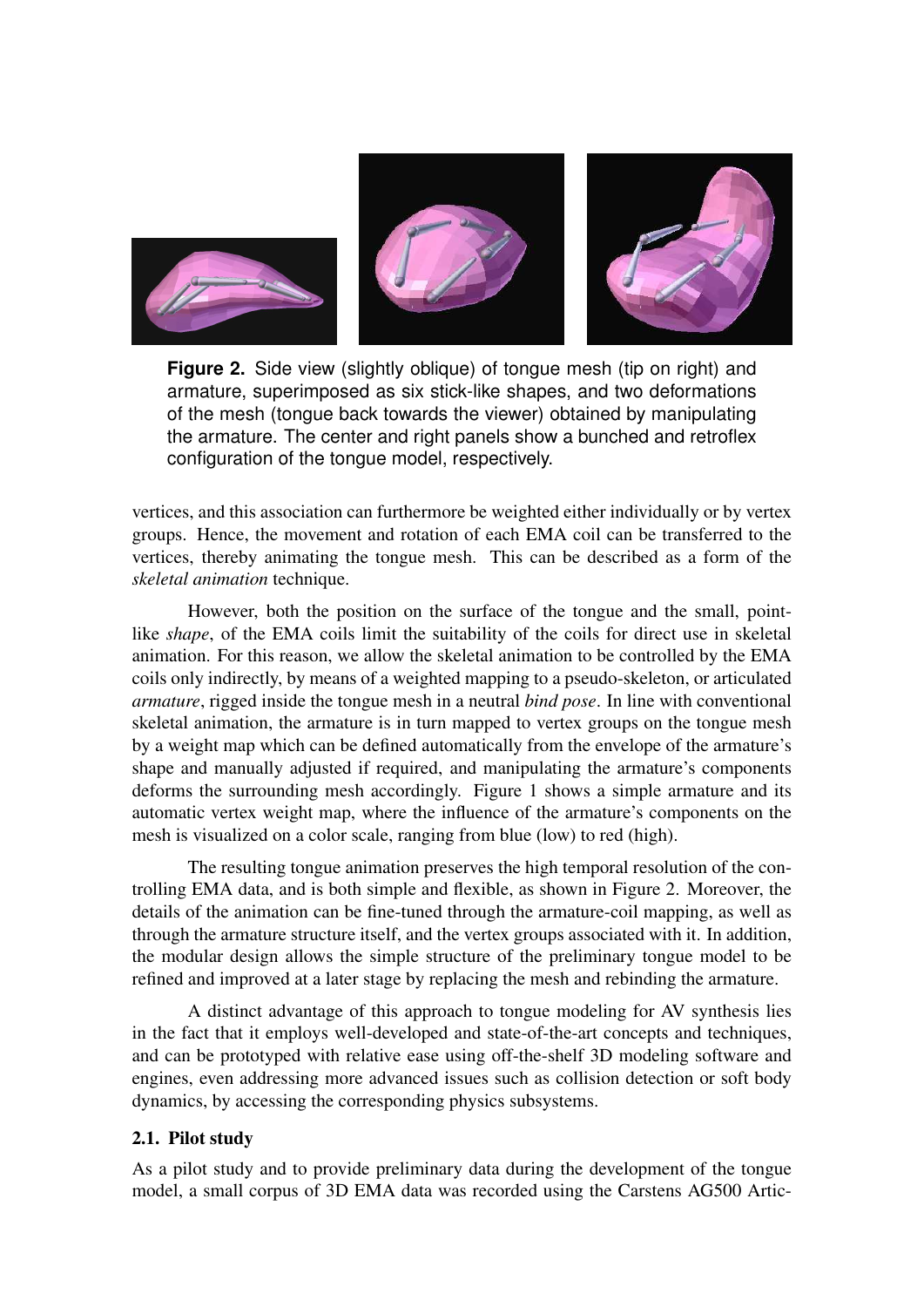<span id="page-5-0"></span>

**Figure 3.** Top view of tongue model (tip on right) and layout of EMA coils on the tongue in pilot study. Coils, shown in aqua color, with a short line indicating the orientation, along the center (left to right): TBackC, TMidC, TBladeC, TTipC, and TBackL, TBladeL (top) and TBackR, TBladeR (bottom).

ulograph. Since our focus was on the tongue surface, there was no need to record lip movements; instead, a total of eight coils were attached to the speaker's tongue: four coils in the mid-sagittal plane (tongue tip, blade, mid, and back center), as well as two on each side (tongue blade left/right, and tongue back left/right); the resulting layout is shown with the tongue model in [Figure 3.](#page-5-0) In addition, the jaw aperture was captured by a coil on the lower incisors. Reference coils for the normalization with respect to head movement were placed on the upper incisors, and behind both ears. However, using the alternative normalization approach proposed by [Kroos](#page-8-6) [\(2009\)](#page-8-6), it might be possible to increase the number of available measurement coils on the tongue even further by using fewer reference coils.

The unusually large number of tongue coils and their corresponding wires presented a practical challenge, and we did not manage to attach all of the coils in the optimal orientation. Ideally, for coils arranged along the mid-sagittal contour of the tongue, the coil axes should lie in the mid-sagittal plane, while for the lateral coils, a transverse axis orientation tends to provide a more robust indication of tongue grooving. In addition, we are currently uncertain whether the close proximity of coils on the tongue may have interfered with the measurement accuracy for some of the EMA channels (see below).

The recorded material includes CVC sequences, several utterances from a French prompt list, a 3D palate trace (using the LInc coil, attached to a pen), and one sweep during which the speaker explored various unusual tongue configurations without speaking.

This EMA data was visualized in a 3D environment, with the tongue model animated through the interface described above. Preliminary assessment seems to indicate that the tongue model can indeed be animated in a satisfactory way using the design described here, but a number of issues remain to be addressed. For instance, the optimal smoothing of the noise in the raw EMA trajectories must be determined to remove vis-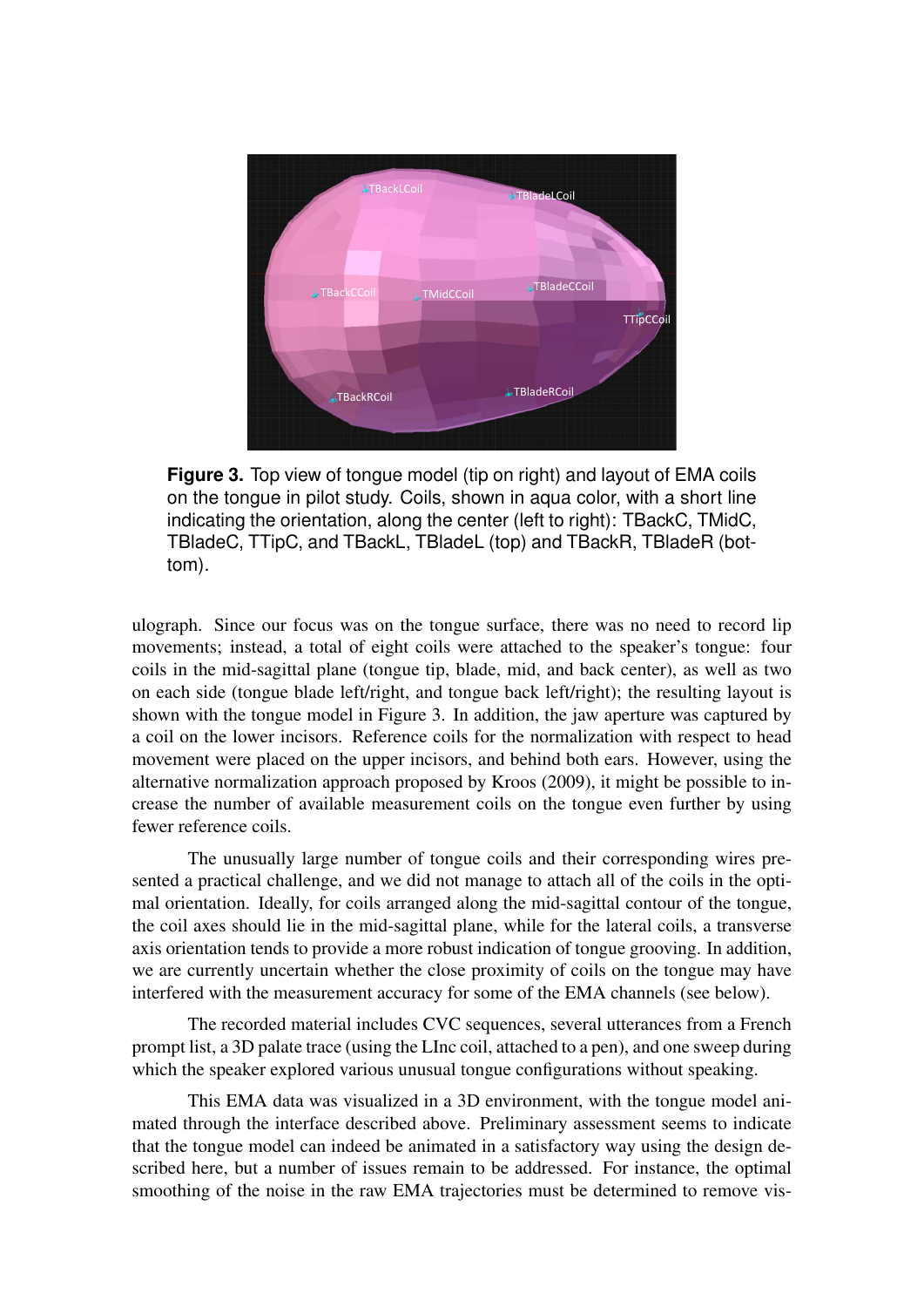ible jitter without negatively affecting the animation. Another issue is the reliability of the EMA data; a few coils in the pilot data exhibit intermittent out-of-bounds positions. Such unrealistic movements correlate with RMS spikes for the corresponding channels, but some dimensions seem to be more sensitive than others. The source of the problem might be related to the coil hardware itself, or the coil layout (in particular, their orientation and close proximity), or perhaps the method used to extract the positions from the raw data. While it may be possible to debug and reduce such errors, it is more than likely that they cannot be fully eliminated, and so the tongue model's control interface must be extended to robustly and gracefully handle these invalid positions.

#### 2.2. Integration

While the tongue model is yet to be integrated with the AV synthesizer described in [Sec](#page-1-0)[tion 1,](#page-1-0) several approaches are conceivable to generate the EMA trajectories required to control the tongue model for unseen utterances, i.e. within the final text-to-speech (TTS) application. All of them make use of a planned corpus, containing EMA recordings for a short prompt list providing at least minimal phonetic coverage.

By applying acoustic-to-articulatory inversion techniques, it may be possible to enrich the full AV corpus with reconstructed articulatory data *offline*, which can be used at synthesis time for tongue model animation in a way analogous to EMA data. However, it remains to be explored whether the additional dimensions required can be recovered in a satisfactory way by inversion techniques (most of which were developed using 2D EMA). If such an approach proved feasible, then the integration of the tongue model into the multimodal unit selection synthesizer would be straightforward, as corresponding articulatory trajectories would be bundled with every selected unit and could be used to animate the tongue along with the face for the corresponding segments of synthesized speech.

An alternative approach for the generation of articulatory control data lies in *trajectory synthesis* to generate the required control data at synthesis time, either using statistical models (e.g. [Ling et al., 2010\)](#page-8-7) or by direct concatenation (e.g. [Engwall, 2002\)](#page-7-9) in a separate, but parallel unit-selection thread fed by the auxiliary corpus. In the latter case, the units would not necessarily have to match those selected from the primary AV corpus for speech and facial animation, but could be handled in a syllable frame or as kinematic n-phones [\(Okadome and Honda, 2001\)](#page-8-8).

#### 3. Conclusion

We have described a tongue model designed for integration into an AV speech synthesizer, whose primary goal is to increase the visual intelligibility of a talking head. The model is simple but flexible, composed of a 3D mesh controlled by 3D EMA data through a skeletal animation interface. Initial tests with a small corpus of pilot data show encouraging results.

Future work includes refining the interface to robustly handle noisy data with intermittent measurement errors, recording and processing a larger, phonetically balanced EMA corpus, and integrating the tongue model into the AV synthesizer. An open question is whether the animation of the face and tongue, which so far are completely separate,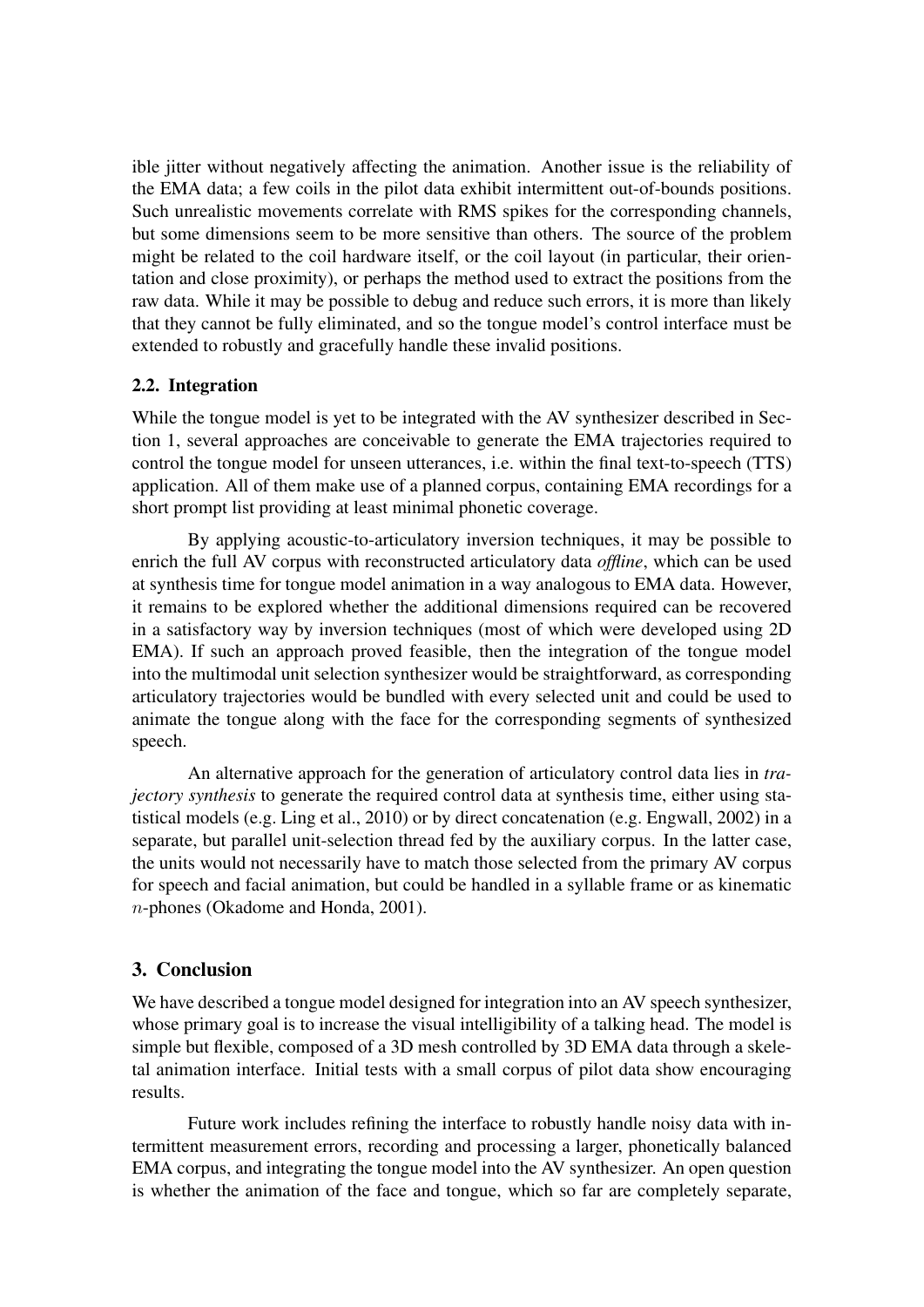could be partially combined, perhaps with one or both informing the other (e.g. [Yehia](#page-8-3) [et al., 1998;](#page-8-3) [Engwall and Beskow, 2003\)](#page-7-6). Finally, an evaluation study is planned to assess the performance of the tongue model.

#### References

- <span id="page-7-0"></span>Abd-el-Malek, S. Observations on the morphology of the human tongue. *Journal of Anatomy*, 73(pt.2):201–210, January 1939. URL [http://www.ncbi.nlm.nih.](http://www.ncbi.nlm.nih.gov/pmc/articles/PMC1252504/) [gov/pmc/articles/PMC1252504/](http://www.ncbi.nlm.nih.gov/pmc/articles/PMC1252504/).
- <span id="page-7-1"></span>Bole, C. T. and Lessler, M. A. Electromyography of the genioglossus muscles in man. *Journal of Applied Physiology*, 21(6):1695–1698, November 1966. URL [http://](http://jap.physiology.org/content/21/6/1695.extract) [jap.physiology.org/content/21/6/1695.extract](http://jap.physiology.org/content/21/6/1695.extract).
- <span id="page-7-2"></span>Carpentier, P. and Pajoni, D. La langue: un ensemble musculaire complexe. *Revue d'Orthopedie Dento-Faciale ´* , 23(1):19–28, March 1989. doi[:10.1051/odf/1989006.](http://dx.doi.org/10.1051/odf/1989006)
- <span id="page-7-9"></span>Engwall, O. Evaluation of a system for concatenative articulatory visual speech synthesis. In *Proc. 7th International Conference on Spoken Language Processing*, pages 665–668, Denver, Colorado, USA, September 2002. ISCA. URL [http://www.](http://www.isca-speech.org/archive/icslp_2002/i02_0665.html) [isca-speech.org/archive/icslp\\_2002/i02\\_0665.html](http://www.isca-speech.org/archive/icslp_2002/i02_0665.html).
- <span id="page-7-5"></span>Engwall, O. Combining MRI, EMA & EPG measurements in a three-dimensional tongue model. *Speech Communication*, 41(2-3):303–329, October 2003. doi[:10.1016/S0167-](http://dx.doi.org/10.1016/S0167-6393(02)00132-2) [6393\(02\)00132-2.](http://dx.doi.org/10.1016/S0167-6393(02)00132-2)
- <span id="page-7-6"></span>Engwall, O. and Beskow, J. Resynthesis of 3D tongue movements from facial data. In *Proc. Eurospeech*, pages 2261–2264, Geneva, Switzerland, September 2003. ISCA. URL [http://www.isca-speech.org/archive/eurospeech\\_](http://www.isca-speech.org/archive/eurospeech_2003/e03_2261.html) [2003/e03\\_2261.html](http://www.isca-speech.org/archive/eurospeech_2003/e03_2261.html).
- <span id="page-7-4"></span>Gerard, J.-M., Perrier, P., and Payan, Y. 3D biomechanical tongue modeling to study speech production. In Harrington, J. and Tabain, M., editors, *Speech Production: Models, Phonetic Processes, and Techniques*, chapter 10, pages 149–164. Psychology Press, New York, NY, May 2006. ISBN 978-1-84169-437-5.
- <span id="page-7-8"></span>Kaburagi, T. and Honda, M. Determination of sagittal tongue shape from the positions of points on the tongue surface. *Journal of the Acoustical Society of America*, 96(3): 1356–1366, September 1994. doi[:10.1121/1.410280.](http://dx.doi.org/10.1121/1.410280)
- <span id="page-7-7"></span>Kaburagi, T., Wakamiya, K., and Honda, M. Three-dimensional electromagnetic articulography: A measurement principle. *Journal of the Acoustical Society of America*, 118 (1):428–443, July 2005. doi[:10.1121/1.1928707.](http://dx.doi.org/10.1121/1.1928707)
- <span id="page-7-3"></span>King, S. A. and Parent, R. E. Creating speech-synchronized animation. *IEEE Transactions on Visualization and Computer Graphics*, 11(3):341–352, May/June 2005. doi[:10.1109/TVCG.2005.43.](http://dx.doi.org/10.1109/TVCG.2005.43)